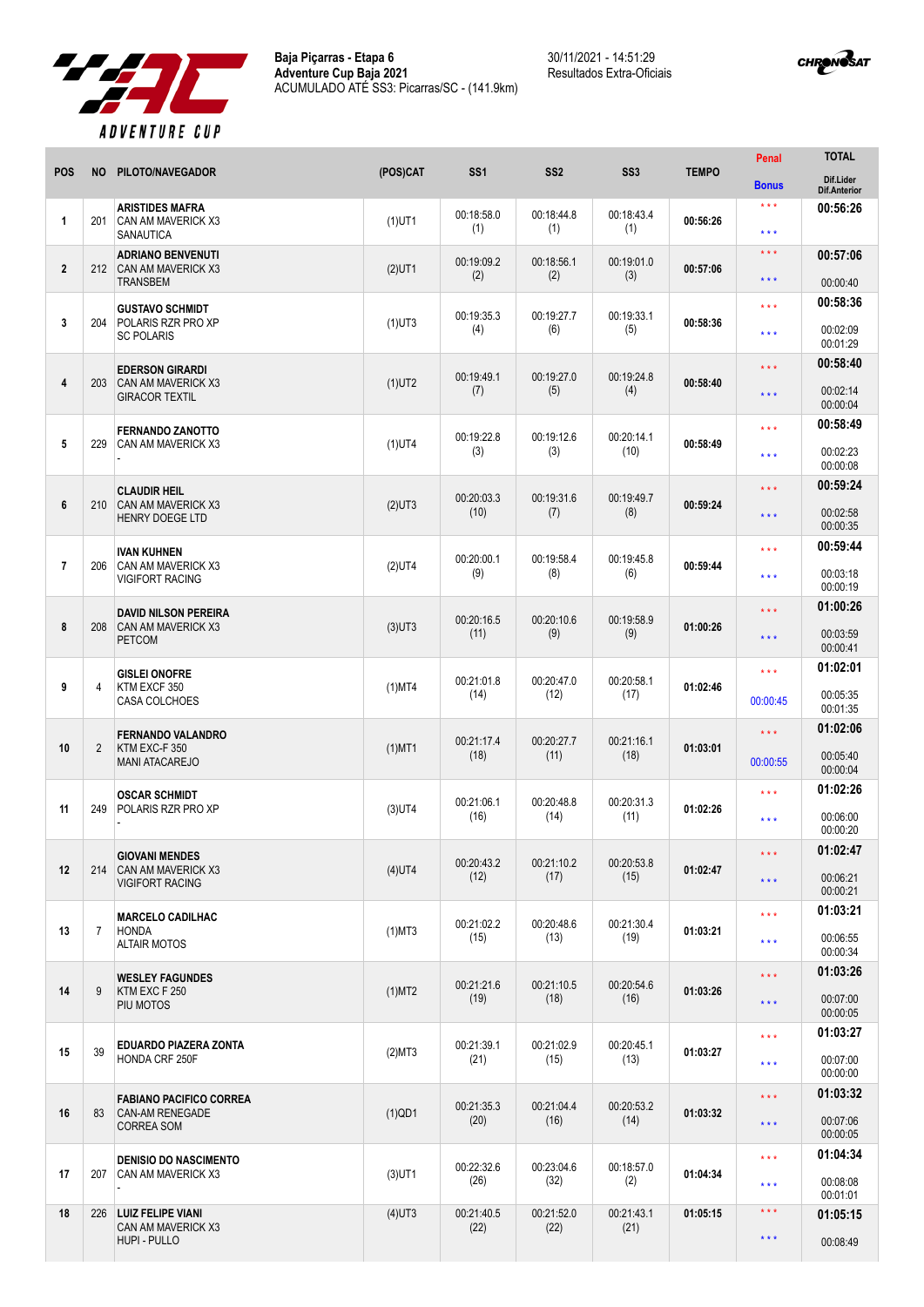|    |                   |                                                             |           |                    |                    |                    |          |                                                    | 00:00:41             |
|----|-------------------|-------------------------------------------------------------|-----------|--------------------|--------------------|--------------------|----------|----------------------------------------------------|----------------------|
| 19 | 11                | <b>CARILOS FUZON</b><br>KTM SXF 250                         | (2)MT2    | 00:22:14.8         | 00:21:40.4         | 00:21:30.4         | 01:05:25 | $\star \star \star$                                | 01:05:25             |
|    |                   |                                                             |           | (25)               | (20)               | (19)               |          | $***$                                              | 00:08:59<br>00:00:10 |
| 20 | 10 <sup>°</sup>   | <b>ROBERTO WAN DALL</b><br>KTM XCF 250                      | (2)MT4    | 00:22:13.7<br>(24) | 00:21:50.6<br>(21) | 00:22:08.1<br>(23) | 01:06:12 | $\star \star \star$<br>$\star$ $\star$ $\star$     | 01:06:12<br>00:09:46 |
|    |                   | <b>SERGICAR</b>                                             |           |                    |                    |                    |          |                                                    | 00:00:46<br>01:06:39 |
| 21 | 120               | <b>FABIO ESPERANDIO</b><br><b>CAN-AM RENEGADE</b>           | $(2)$ QD1 | 00:22:37.4<br>(27) | 00:22:04.7<br>(23) | 00:21:57.5<br>(22) | 01:06:39 | $\star \star \star$<br>$***$                       | 00:10:13<br>00:00:27 |
|    |                   | <b>JORGE HENRIQUE DA FONSECA</b>                            |           | 00:22:40.2         | 00:22:10.0         | 00:22:17.8         |          | $\star \star \star$                                | 01:07:08             |
| 22 | 22                | HONDA CRF 250F<br>EU                                        | $(3)$ MT3 | (28)               | (24)               | (24)               | 01:07:08 | $\star$ $\star$ $\star$                            | 00:10:41<br>00:00:28 |
| 23 | 30                | <b>CAIO SOUSA</b><br>KAWASAKI KXF 250F                      | $(3)$ MT2 | 00:22:54.1         | 00:22:23.1         | 00:23:17.8         | 01:08:35 | $\star \star \star$                                | 01:07:23             |
|    |                   | ZENO AUTO PECAS                                             |           | (31)               | (25)               | (31)               |          | 00:01:12                                           | 00:10:56<br>00:00:14 |
| 24 | 13                | <b>SANDRO PAGANELLI</b><br>KAWASAKI KLX 450                 | $(1)$ MT5 | 00:22:55.0         | 00:22:32.3         | 00:22:19.7         | 01:07:47 | $\star \star \star$                                | 01:07:47             |
|    |                   |                                                             |           | (32)               | (26)               | (25)               |          | $\star$ $\star$ $\star$                            | 00:11:20<br>00:00:24 |
| 25 | 18                | <b>MARCO AURELIO CADILHAC</b><br>YAMAHA TTR 230             | $(4)$ MT3 | 00:22:42.7         | 00:22:46.1         | 00:22:26.4         | 01:07:55 | $\star \star \star$                                | 01:07:55             |
|    |                   | <b>ALTAIR MOTOS</b>                                         |           | (29)               | (29)               | (26)               |          | $\star$ $\star$ $\star$                            | 00:11:29<br>00:00:08 |
| 26 | 230               | <b>THOMPSON BEZERRA</b><br>CAN AM MAVERICK X3               | $(5)$ UT4 | 00:20:47.2         | 00:20:19.7         | 00:26:52.5         | 01:07:59 | $\star \star \star$                                | 01:07:59             |
|    |                   |                                                             |           | (13)               | (10)               | (38)               |          | $\star$ $\star$ $\star$                            | 00:11:33<br>00:00:04 |
| 27 | 36                | <b>ANTONIO MARCOS BEZERA</b><br>KTM XCF 250                 | $(3)$ MT4 | 00:21:08.2         | 00:26:18.2         | 00:20:33.2         | 01:07:59 | $\star \star \star$                                | 01:07:59             |
|    |                   | <b>AUTOCAR</b>                                              |           | (17)               | (43)               | (12)               |          | $***$                                              | 00:11:33<br>00:00:00 |
| 28 | 213               | <b>EDUARDO MAFRA</b><br><b>CAN AM MAVERICK X3</b>           | $(5)$ UT3 | 00:22:59.2         | 00:22:41.5         | 00:22:35.4         | 01:08:16 | $\star \star \star$                                | 01:08:16<br>00:11:49 |
|    |                   | <b>MAFRATEX</b>                                             |           | (33)               | (28)               | (27)               |          | $***$                                              | 00:00:16             |
| 29 | $12 \overline{ }$ | <b>GERSON BERTI</b><br>SUZUKI DRZ-400                       | (2)MT5    | 00:23:27.0<br>(36) | 00:22:49.9<br>(30) | 00:23:07.7<br>(29) | 01:09:24 | $\star \star \star$                                | 01:09:24<br>00:12:58 |
|    |                   | <b>METALBERTI</b>                                           |           |                    |                    |                    |          | $\star \star \star$                                | 00:01:08<br>01:09:59 |
| 30 | 16                | <b>ALEXANDRO PINCEGHER</b><br>HONDA CRF 250F                | $(1)$ MT6 | 00:23:34.0<br>(37) | 00:23:14.7<br>(33) | 00:23:10.7<br>(30) | 01:09:59 | $\star \star \star$                                | 00:13:33             |
|    |                   | <b>EQUIPINHA SC</b>                                         |           |                    |                    |                    |          | $\star\star\star$                                  | 00:00:34             |
| 31 | 76                | <b>ALEX TERESK</b><br>HONDA CRF 250                         | $(5)$ MT3 | 00:24:19.6<br>(40) | 00:23:18.9<br>(35) | 00:22:57.7<br>(28) | 01:10:36 | $\star \star \star$<br>$\star \star \star$         | 01:10:36<br>00:14:10 |
|    |                   |                                                             |           |                    |                    |                    |          |                                                    | 00:00:36<br>01:14:52 |
| 32 | 49                | <b>NILSON TECILLA</b><br>HONDA CRF 250F                     | (4)MT4    | 00:21:55.1<br>(23) | 00:21:25.2<br>(19) | 00:31:31.9<br>(39) | 01:14:52 | $\star \star \star$<br>$\star$ $\star$ $\star$     | 00:18:26             |
|    |                   | <b>CHARLES MOTOS</b>                                        |           |                    |                    |                    |          |                                                    | 00:04:16<br>01:15:21 |
| 33 | 61                | VANDERLEI THELMA<br>YAMAHA YZ950                            | $(3)$ MT5 | 00:25:08.1<br>(42) | 00:25:14.8<br>(39) | 00:24:58.7<br>(35) | 01:15:21 | $\star \star \star$<br>$\star$ $\star$ $\star$     | 00:18:55             |
|    |                   |                                                             |           |                    |                    |                    |          |                                                    | 00:00:29<br>01:15:34 |
| 34 | 27                | <b>EDUARDO BARTZ</b><br>HONDA CRF 250 RX                    | (4)MT2    | 00:25:55.0<br>(45) | 00:25:04.0<br>(38) | 00:24:35.0<br>(32) | 01:15:34 | $\star \star \star$<br>$\star$ $\star$ $\star$     | 00:19:07             |
|    |                   | NKO PREPARACOES                                             |           |                    |                    |                    |          |                                                    | 00:00:12<br>01:15:41 |
| 35 | 19                | <b>LUCIANO HODECKER</b><br>HONDA CRF 230                    | $(2)$ MT6 | 00:25:25.3<br>(43) | 00:25:18.6<br>(40) | 00:24:57.6<br>(34) | 01:15:41 | $\star \star \star$<br>$\star \star \star$         | 00:19:15             |
|    |                   | HODECKERPLANFIN                                             |           |                    |                    |                    |          |                                                    | 00:00:07<br>01:19:01 |
| 36 | 202               | <b>CRISTIANO VICENTE</b><br><b>CAN AM MAVERICK X3</b>       | $(4)$ UT1 | 00:19:46.1<br>(6)  | 00:19:14.9<br>(4)  | 00:40:00.0<br>(41) | 01:19:01 | $\star$ $\star$ $\star$<br>$\star$ $\star$ $\star$ | 00:22:34             |
|    |                   | <b>MECANICA KEKES</b>                                       |           |                    |                    |                    |          |                                                    | 00:03:19<br>01:19:34 |
| 37 | 45                | LUIZ CARLOS PEREIRA JR<br>YAMAHA TTR 230<br>DIMENSE ENGENHA | $(6)$ MT3 | 00:23:42.8<br>(38) | 00:29:12.3<br>(45) | 00:26:39.4<br>(36) | 01:19:34 | $\star \star \star$<br>$\star$ $\star$ $\star$     | 00:23:08             |
| 38 | 205               | <b>WANDREI DIAS</b>                                         | $(2)$ UT2 | 00:19:55.2         | 00:40:00.0         | 00:19:49.6         | 01:19:44 | $\star$ $\star$ $\star$                            | 00:00:33<br>01:19:44 |
|    |                   | CAN AM MAVERICK X3<br><b>VIGIFORT RACING</b>                |           | (8)                | (46)               | (7)                |          | $\star$ $\star$ $\star$                            | 00:23:18             |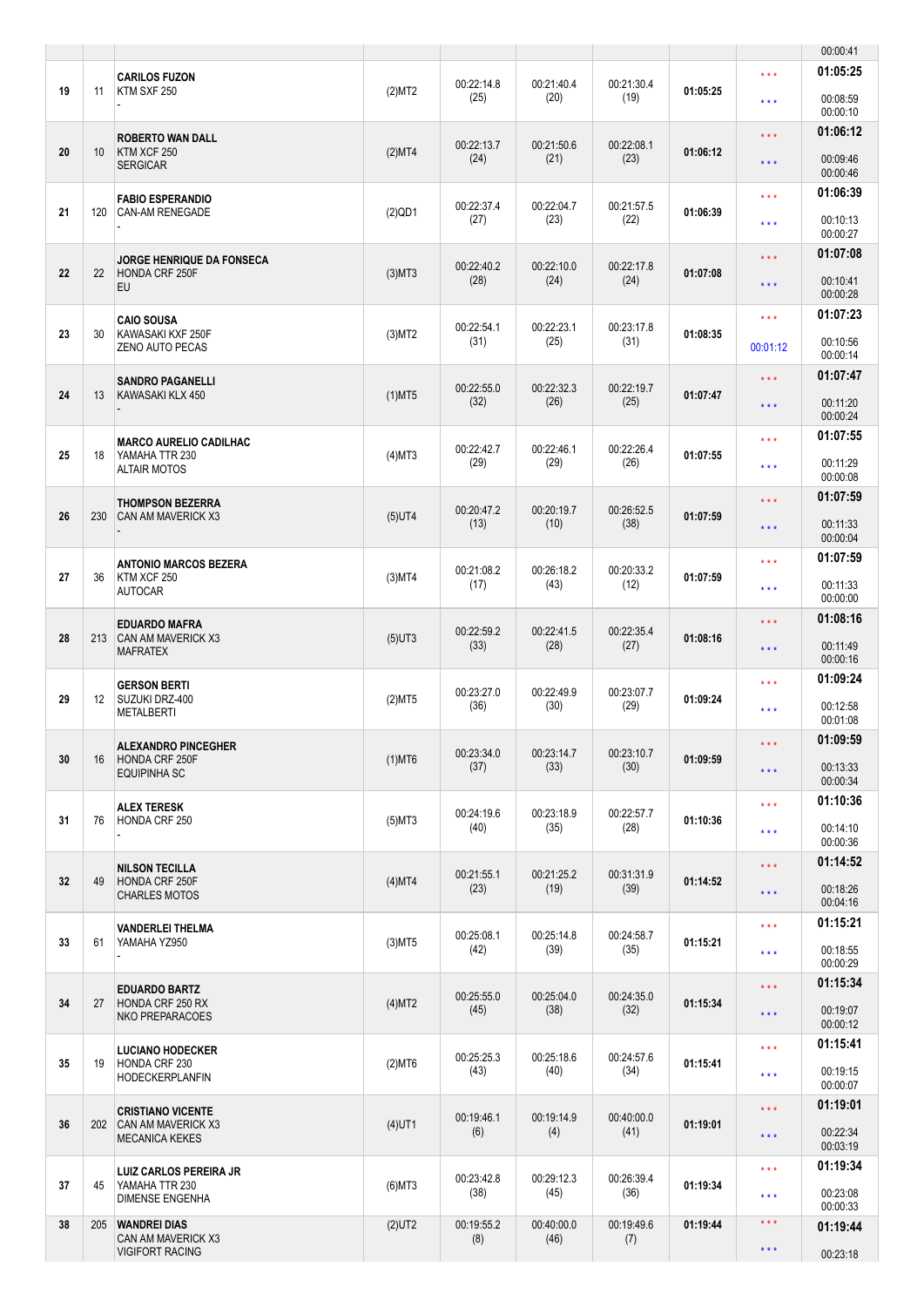|    |              |                                                                                 |           |                    |                    |                    |          |                                                | 00:00:10                                     |
|----|--------------|---------------------------------------------------------------------------------|-----------|--------------------|--------------------|--------------------|----------|------------------------------------------------|----------------------------------------------|
| 39 | 21           | <b>GUILHERME MACHADO</b><br><b>HONDA XR 200R</b><br><b>TORK ACTION</b>          | $(7)$ MT3 | 00:27:40.1<br>(47) | 00:28:00.2<br>(44) | 00:26:41.7<br>(37) | 01:22:22 | $\star \star \star$<br>$***$                   | 01:22:22<br>00:25:55<br>00:02:37             |
| 40 | 117          | <b>MARCOS RUDNICK</b><br><b>HONDA FOURTRAXX</b>                                 | $(1)$ QD4 | 00:22:53.9<br>(30) | 00:22:59.8<br>(31) | 00:40:00.0<br>(41) | 01:25:53 | $\star \star \star$                            | 01:25:53<br>00:29:27                         |
|    |              | RUDNICK MOTOS                                                                   |           |                    |                    |                    |          | $\star$ $\star$ $\star$<br>$***$               | 00:03:31<br>01:26:03                         |
| 41 | 211          | <b>EDSON TUZINO NOLE</b><br>CFMOTO ZFORCE 1000 SPORT<br><b>CFMOTO RACING</b>    | $(1)$ UT5 | 00:23:25.6<br>(35) | 00:22:38.0<br>(27) | 00:40:00.0<br>(41) | 01:26:03 | $\star \star \star$                            | 00:29:37<br>00:00:09                         |
| 42 | 79           | PAULINHO<br><b>CAN-AM RENEGADE</b>                                              | $(3)$ QD1 | 00:23:08.4<br>(34) | 00:24:01.2<br>(36) | 00:40:00.0<br>(41) | 01:27:09 | $\star \star \star$<br>$\star \star \star$     | 01:27:09<br>00:30:43<br>00:01:06             |
| 43 | 26           | <b>RICARDO AFFONSO KEIL</b><br>YAMAHA YZF 400<br>CABO MOTOS                     | $(4)$ MT5 | 00:23:53.3<br>(39) | 00:23:18.2<br>(34) | 00:40:00.0<br>(41) | 01:27:11 | $\star \star \star$<br>$\star \star \star$     | 01:27:11<br>00:30:45<br>00:00:01             |
| 44 | 109          | <b>DOUGLAS ANDREY ROCHA</b><br><b>HONDA FOURTRAXX</b><br>ROCHA IMOVEIS          | (1)QD3    | 00:24:45.9<br>(41) | 00:24:43.3<br>(37) | 00:39:38.5<br>(40) | 01:29:07 | $\star \star \star$<br>$\star$ $\star$ $\star$ | 01:29:07<br>00:32:41                         |
| 45 | 222          | <b>TIAGO PEAGLE DO NASCIMENTO</b><br>SPORT 100 CANAAN<br><b>BOMPACK RANCING</b> | $(2)$ UT5 | 00:40:00.0<br>(49) | 00:25:25.6<br>(41) | 00:24:47.2<br>(33) | 01:30:12 | $\star \star \star$<br>$\star \star \star$     | 00:01:56<br>01:30:12<br>00:33:46             |
| 46 | 42           | <b>VANDERLEI PEIXER</b><br>HONDA CRF 250 F<br><b>ORTHOBLU</b>                   | $(3)$ MT6 | 00:26:53.4<br>(46) | 00:26:02.4<br>(42) | 00:40:00.0<br>(41) | 01:32:55 | $\star \star \star$<br>$***$                   | 00:01:05<br>01:32:55<br>00:36:29             |
| 47 | 225          | <b>LEANDER KASMIRSKI</b><br><b>CAN AM MAVERICK X3</b><br>KAIANI                 | $(6)$ UT3 | 00:19:44.2<br>(5)  | 00:40:00.0<br>(46) | 00:40:00.0<br>(41) | 01:39:44 | $\star \star \star$<br>$\star \star \star$     | 00:02:43<br>01:39:44<br>00:43:18             |
| 48 | 116          | <b>EVINICIUS BATISTA CRUZ</b><br><b>CFORCE</b><br><b>CF FURACAO</b>             | $(2)$ QD3 | 00:25:48.9<br>(44) | 00:40:00.0<br>(46) | 00:40:00.0<br>(41) | 01:45:48 | $\star\star\star$<br>$***$                     | 00:06:48<br>01:45:48<br>00:49:22             |
| 49 | 114          | <b>CAROLINE RUDNICK</b><br><b>HONDA FOURTRAXX</b><br><b>RUDNICK MOTOS</b>       | (3)QD3    | 00:28:16.7<br>(48) | 00:40:00.0<br>(46) | 00:40:00.0<br>(41) | 01:48:16 | $***$<br>$\star \star \star$                   | 00:06:04<br>01:48:16<br>00:51:50             |
| 50 | $\mathbf{1}$ | <b>LOANDRO ANTON</b><br>KTM EXCF 250<br>PROTORK - KTM                           | $(2)$ MT1 | 00:40:00.0<br>(49) | 00:40:00.0<br>(46) | 00:40:00.0<br>(41) | 02:00:00 | $\star$ $\star$ $\star$<br>$\star\star\star$   | 00:02:27<br>02:00:00<br>01:03:33<br>00:11:43 |
| 51 | 3            | <b>ALLISON ANTON</b><br><b>HONDA CRF250X</b><br><b>BINHO MOTOS</b>              | (5)MT2    | 00:40:00.0<br>(49) | 00:40:00.0<br>(46) | 00:40:00.0<br>(41) | 02:00:00 | $\star \star \star$<br>$\star \star \star$     | 02:00:00<br>01:03:33<br>00:00:00             |
| 52 | 5            | <b>FABRICIO THEISS</b><br><b>HONDA CRF250F</b><br>RUDNICK MOTOS                 | $(8)$ MT3 | 00:40:00.0<br>(49) | 00:40:00.0<br>(46) | 00:40:00.0<br>(41) | 02:00:00 | $\star \star \star$<br>$\star$ $\star$ $\star$ | 02:00:00<br>01:03:33<br>00:00:00             |
| 53 | 6            | <b>GIU WERMUTH</b><br>KAWASAKI KX 450                                           | $(5)$ MT4 | 00:40:00.0<br>(49) | 00:40:00.0<br>(46) | 00:40:00.0<br>(41) | 02:00:00 | $\star \star \star$<br>$\star$ $\star$ $\star$ | 02:00:00<br>01:03:33<br>00:00:00             |
| 54 | 8            | <b>FERNANDO PYKOCZ</b><br>KAWASAKI KX 450 XC<br><b>REP PYKOCZ</b>               | $(6)$ MT4 | 00:40:00.0<br>(49) | 00:40:00.0<br>(46) | 00:40:00.0<br>(41) | 02:00:00 | $\star \star \star$<br>$\star\star\star$       | 02:00:00<br>01:03:33<br>00:00:00             |
| 55 | 14           | ALAN FERREIRA<br>HONDA CRF 250F<br><b>SC27</b>                                  | $(4)$ MT6 | 00:40:00.0<br>(49) | 00:40:00.0<br>(46) | 00:40:00.0<br>(41) | 02:00:00 | $\star \star \star$<br>$***$                   | 02:00:00<br>01:03:33                         |
| 56 | 15           | <b>JEAN BACHMANN</b><br>HONDA CRF 230<br><b>MOVEIS BACHMANN</b>                 | $(9)$ MT3 | 00:40:00.0<br>(49) | 00:40:00.0<br>(46) | 00:40:00.0<br>(41) | 02:00:00 | $\star\star\star$<br>$\star$ $\star$ $\star$   | 00:00:00<br>02:00:00<br>01:03:33<br>00:00:00 |
| 57 | 17           | DIMITRIS RUSEZYK JR<br>KAWASAKI KX 450F                                         | $(7)$ MT4 | 00:40:00.0<br>(49) | 00:40:00.0<br>(46) | 00:40:00.0<br>(41) | 02:00:00 | $\star \star \star$<br>$\star$ $\star$ $\star$ | 02:00:00<br>01:03:33                         |
| 58 | 20           | <b>EDENILSON ARTUR GOMES</b><br>KAWASAKI KLX 450                                | $(8)$ MT4 | 00:40:00.0<br>(49) | 00:40:00.0<br>(46) | 00:40:00.0<br>(41) | 02:00:00 | $\star$ $\star$ $\star$                        | 00:00:00<br>02:00:00                         |
|    |              | <b>TEXTIL LIRA</b>                                                              |           |                    |                    |                    |          | $\star$ $\star$ $\star$                        | 01:03:33                                     |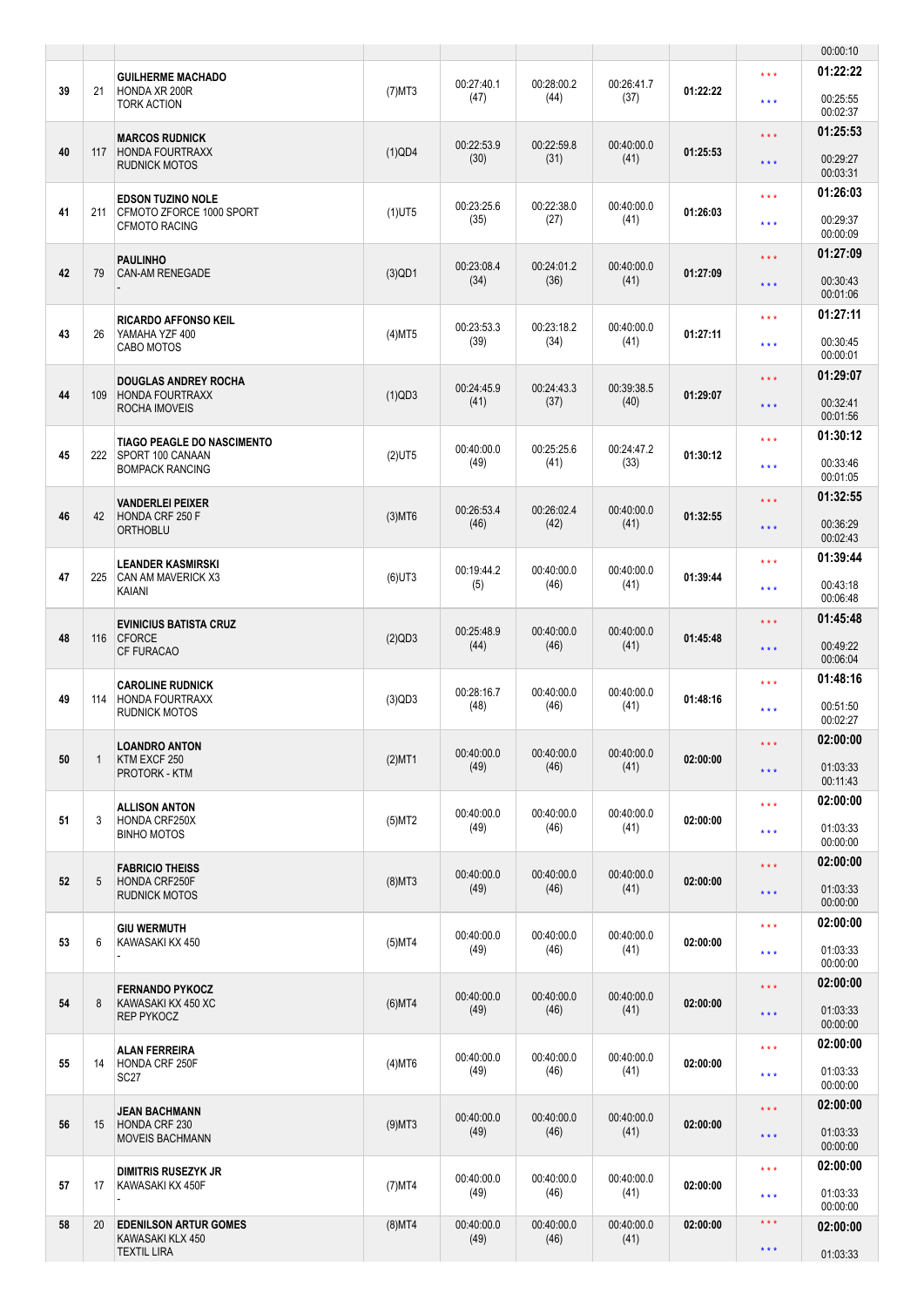|    |    |                                                                             |            |                    |                    |                    |          |                                                    | 00:00:00                         |
|----|----|-----------------------------------------------------------------------------|------------|--------------------|--------------------|--------------------|----------|----------------------------------------------------|----------------------------------|
| 59 | 23 | ALDO DA ROCHA JUNIOR<br>YAMAHA WR 450<br><b>TRACK - TRANSBE</b>             | $(3)$ MT1  | 00:40:00.0<br>(49) | 00:40:00.0<br>(46) | 00:40:00.0<br>(41) | 02:00:00 | $\star \star \star$<br>$***$                       | 02:00:00<br>01:03:33<br>00:00:00 |
| 60 | 24 | <b>EDER DE SOUZA</b><br>HONDA CRF 250F                                      | $(10)$ MT3 | 00:40:00.0         | 00:40:00.0         | 00:40:00.0         | 02:00:00 | $\star \star \star$                                | 02:00:00                         |
|    |    | JANGA MOTOD                                                                 |            | (49)               | (46)               | (41)               |          | $\star$ $\star$ $\star$                            | 01:03:33<br>00:00:00<br>02:00:00 |
| 61 | 25 | <b>EDUARDO MAJCHSZAK</b><br>KAWASAKI 450XC<br>TOMMY DESIGN                  | $(4)$ MT1  | 00:40:00.0<br>(49) | 00:40:00.0<br>(46) | 00:40:00.0<br>(41) | 02:00:00 | $\star \star \star$<br>$\star \star \star$         | 01:03:33<br>00:00:00             |
| 62 | 28 | <b>SANDERLEI MANINHO</b><br><b>KTM</b><br><b>CORTECH</b>                    | $(9)$ MT4  | 00:40:00.0<br>(49) | 00:40:00.0<br>(46) | 00:40:00.0<br>(41) | 02:00:00 | $\star \star \star$<br>$\star \star \star$         | 02:00:00<br>01:03:33             |
| 63 | 29 | <b>CLOVIS LIRA</b><br>YAMAHA 250 FX<br><b>TEXTIL LIRA</b>                   | $(5)$ MT5  | 00:40:00.0<br>(49) | 00:40:00.0<br>(46) | 00:40:00.0<br>(41) | 02:00:00 | $\star \star \star$<br>$\star \star \star$         | 00:00:00<br>02:00:00<br>01:03:33 |
| 64 | 31 | <b>MARLON BRUNO HICKMANN</b><br><b>HONDA CRF 450X</b><br><b>JANGA MOTOS</b> | $(5)$ MT1  | 00:40:00.0<br>(49) | 00:40:00.0<br>(46) | 00:40:00.0<br>(41) | 02:00:00 | $\star \star \star$<br>$\star$ $\star$ $\star$     | 00:00:00<br>02:00:00<br>01:03:33 |
|    |    | <b>MARCIOANO MAFRA</b>                                                      |            | 00:40:00.0         | 00:40:00.0         | 00:40:00.0         |          | $\star \star \star$                                | 00:00:00<br>02:00:00             |
| 65 | 32 | YAMAHA YZ 250<br>CACHOPA EVENTOS                                            | $(6)$ MT2  | (49)               | (46)               | (41)               | 02:00:00 | $***$                                              | 01:03:33<br>00:00:00             |
| 66 | 33 | ITAMAR RODESKI<br>HONDA CRF 250F                                            | $(5)$ MT6  | 00:40:00.0<br>(49) | 00:40:00.0<br>(46) | 00:40:00.0<br>(41) | 02:00:00 | $\star \star \star$<br>$\star$ $\star$ $\star$     | 02:00:00<br>01:03:33<br>00:00:00 |
| 67 | 34 | <b>ALEXANDRE GONCALVES</b><br>KTM XCF 250<br><b>VARIANTHE HOMER</b>         | $(10)$ MT4 | 00:40:00.0<br>(49) | 00:40:00.0<br>(46) | 00:40:00.0<br>(41) | 02:00:00 | $***$<br>$\star$ $\star$ $\star$                   | 02:00:00<br>01:03:33<br>00:00:00 |
| 68 | 35 | <b>ANILDO THEISS JUNIOR</b><br>KAWASAKI KLX 450<br><b>PRORALLY</b>          | $(11)$ MT4 | 00:40:00.0<br>(49) | 00:40:00.0<br>(46) | 00:40:00.0<br>(41) | 02:00:00 | $\star \star \star$<br>$\star \star \star$         | 02:00:00<br>01:03:33             |
|    |    | <b>CRISTIANE BEHR</b>                                                       |            | 00:40:00.0         | 00:40:00.0         | 00:40:00.0         |          | $***$                                              | 00:00:00<br>02:00:00             |
| 69 | 37 | HONDA CRF 150<br><b>BEHR MOTOS</b>                                          | $(6)$ MT6  | (49)               | (46)               | (41)               | 02:00:00 | $\star \star \star$                                | 01:03:33<br>00:00:00             |
| 70 | 38 | <b>EDILSON EICHSTADT</b><br>HONDA CRF 250F                                  | $(11)$ MT3 | 00:40:00.0<br>(49) | 00:40:00.0<br>(46) | 00:40:00.0<br>(41) | 02:00:00 | $\star$ $\star$ $\star$<br>$\star$ $\star$ $\star$ | 02:00:00<br>01:03:33<br>00:00:00 |
| 71 | 40 | <b>FELIPE ALEXANDRE SIMAS</b><br>HONDA CRF 250F                             | (12)MT3    | 00:40:00.0<br>(49) | 00:40:00.0<br>(46) | 00:40:00.0<br>(41) | 02:00:00 | $\star \star \star$<br>$\star$ $\star$ $\star$     | 02:00:00<br>01:03:33<br>00:00:00 |
| 72 | 41 | <b>GUSTAVO DA SILVA GUIDINI</b><br>HONDA CRF 230<br><b>SIRICROSS</b>        | $(13)$ MT3 | 00:40:00.0<br>(49) | 00:40:00.0<br>(46) | 00:40:00.0<br>(41) | 02:00:00 | $\star \star \star$<br>$\star$ $\star$ $\star$     | 02:00:00<br>01:03:33<br>00:00:00 |
| 73 | 43 | <b>JOSUE LINCON RAYMUNDO</b><br>HONDA CRF 250F<br><b>JLOG TRANSPORTE</b>    | $(7)$ MT6  | 00:40:00.0<br>(49) | 00:40:00.0<br>(46) | 00:40:00.0<br>(41) | 02:00:00 | $\star \star \star$<br>$\star$ $\star$ $\star$     | 02:00:00<br>01:03:33             |
| 74 | 44 | <b>LEOPOLDO RIBEIRO</b>                                                     |            | 00:40:00.0         | 00:40:00.0         | 00:40:00.0         | 02:00:00 | $\star \star \star$                                | 00:00:00<br>02:00:00             |
|    |    | HONDA CRF 250 X<br><b>PIRATRILHAS</b>                                       | $(6)$ MT5  | (49)               | (46)               | (41)               |          | $\star\star\star$                                  | 01:03:33<br>00:00:00<br>02:00:00 |
| 75 | 46 | <b>MAICON ANDRE CEB</b><br>HONDA CRF 250F<br>AMG AUTOMOVEIS                 | (12)MT4    | 00:40:00.0<br>(49) | 00:40:00.0<br>(46) | 00:40:00.0<br>(41) | 02:00:00 | $\star \star \star$<br>$\star \star \star$         | 01:03:33<br>00:00:00             |
| 76 | 47 | <b>MARCELO MAFRA</b><br>HONDA CRF 230<br><b>IMPORTES</b>                    | $(14)$ MT3 | 00:40:00.0<br>(49) | 00:40:00.0<br>(46) | 00:40:00.0<br>(41) | 02:00:00 | $\star\star\star$<br>$\star$ $\star$ $\star$       | 02:00:00<br>01:03:33<br>00:00:00 |
| 77 | 48 | <b>NAZARE GUEDERT</b><br>YAMAHA YZ 250                                      | $(13)$ MT4 | 00:40:00.0         | 00:40:00.0         | 00:40:00.0         | 02:00:00 | $\star \star \star$                                | 02:00:00                         |
|    |    | CA&ACOLA IMOVEI                                                             |            | (49)               | (46)               | (41)               |          | $\star$ $\star$ $\star$                            | 01:03:33<br>00:00:00             |
| 78 | 50 | <b>RAFAEL ESPINDOLA</b><br>KAWASAKI KX 250F<br>PROTORK-TRANSBEN             | $(6)$ MT1  | 00:40:00.0<br>(49) | 00:40:00.0<br>(46) | 00:40:00.0<br>(41) | 02:00:00 | $\star$ $\star$ $\star$<br>$\star$ $\star$ $\star$ | 02:00:00<br>01:03:33             |